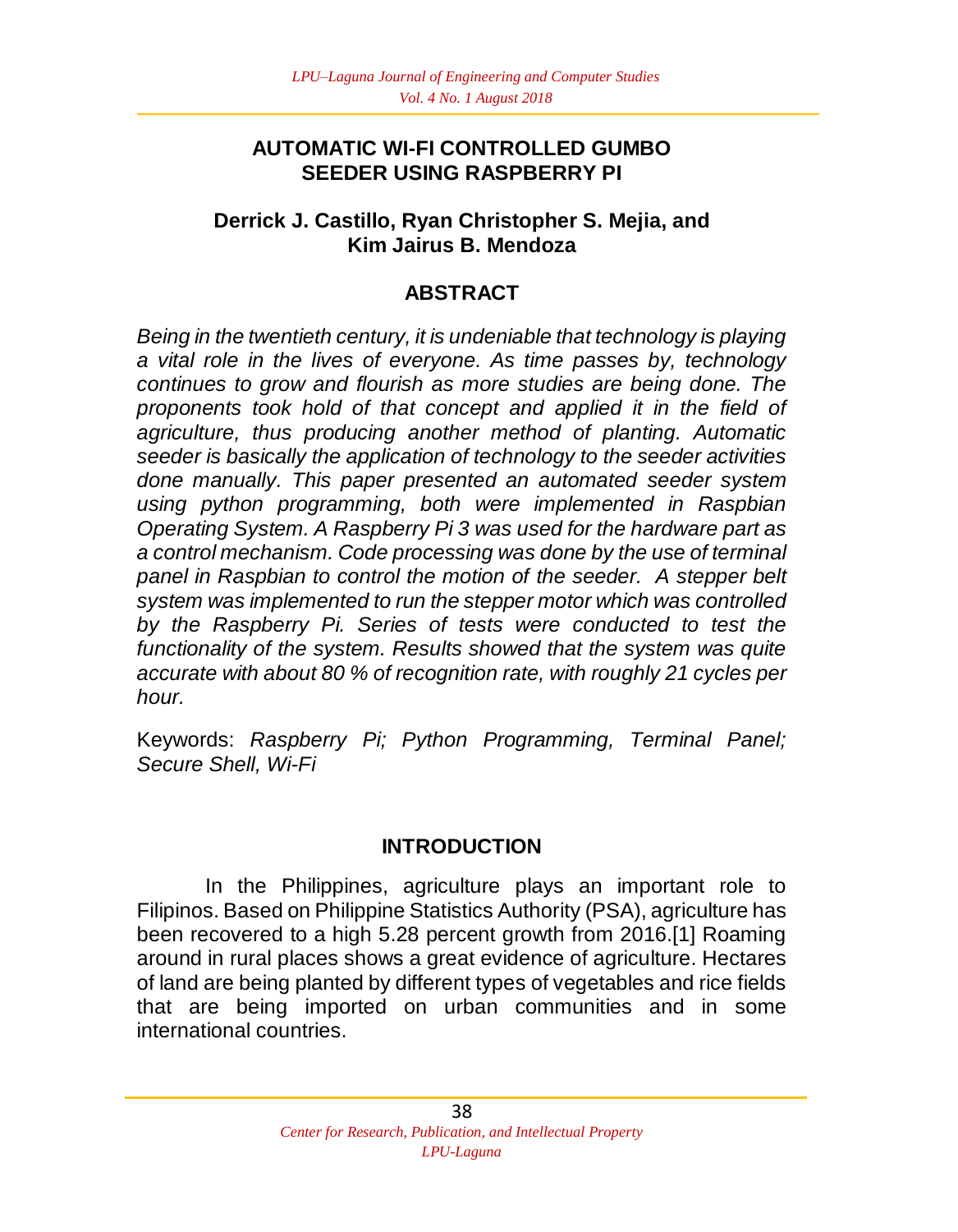Due to rich soils and land spaces, some Filipinos choose to plant vegetables by themselves to save money and get a healthy and fresh food after some time of watering, fertilizing, and watching the crops grow. With the use of proper equipment such as shovels, pickaxe some sticks, straws, the seeds, proper water, sunlight and patience. It is possible to have a rich green and healthy vegetables.

Filipinos are one of the most aggressive in the field of agriculture. Almost every Filipino household knows how to plant and care each vegetable known. The most common method that was used is the usual method – the process of digging and fining the soil of a rectangular or square shaped garden. After fining and digging, the seeds are ready to plant in each grid one by one, 14 inches away from each other to gather up some space.[2] For example, a Pechay (Brassica rapa) seed needs to be watered twice a day, with an ample amount of water and fair shade of sunlight. A lot of attention is needed as the vegetables grow and mature by 4 to 6 weeks depending on the maturity of the plant.[3]

The proponents chose this topic to develop an autonomous seeder system using a Raspberry Pi 3 with network connectivity to make control via android application that is connected to a server. The project was equipped with a number of DC motors, belts that were attached to an aluminum body. Putty was also used as it can help the proponents to send and receive inputs from the Raspberry Pi to the android phone.

### Objectives of the Study

The general objective of this study was to develop a WiFi controlled system that automatically plant seeds using Raspberry Pi. Specifically, this study aimed to control the system across multiple platforms, to test the functionality of the system, to set a fix seeder injection rate, and to perform a series of tests if the system is performing its proper functionalities.

### Significance of the Study

Planting seeds draws a lot of attention. Each of the vegetables has its own characteristics on the way of how it is planted. Planting own vegetables assures Filipinos that the food they are eating are safe.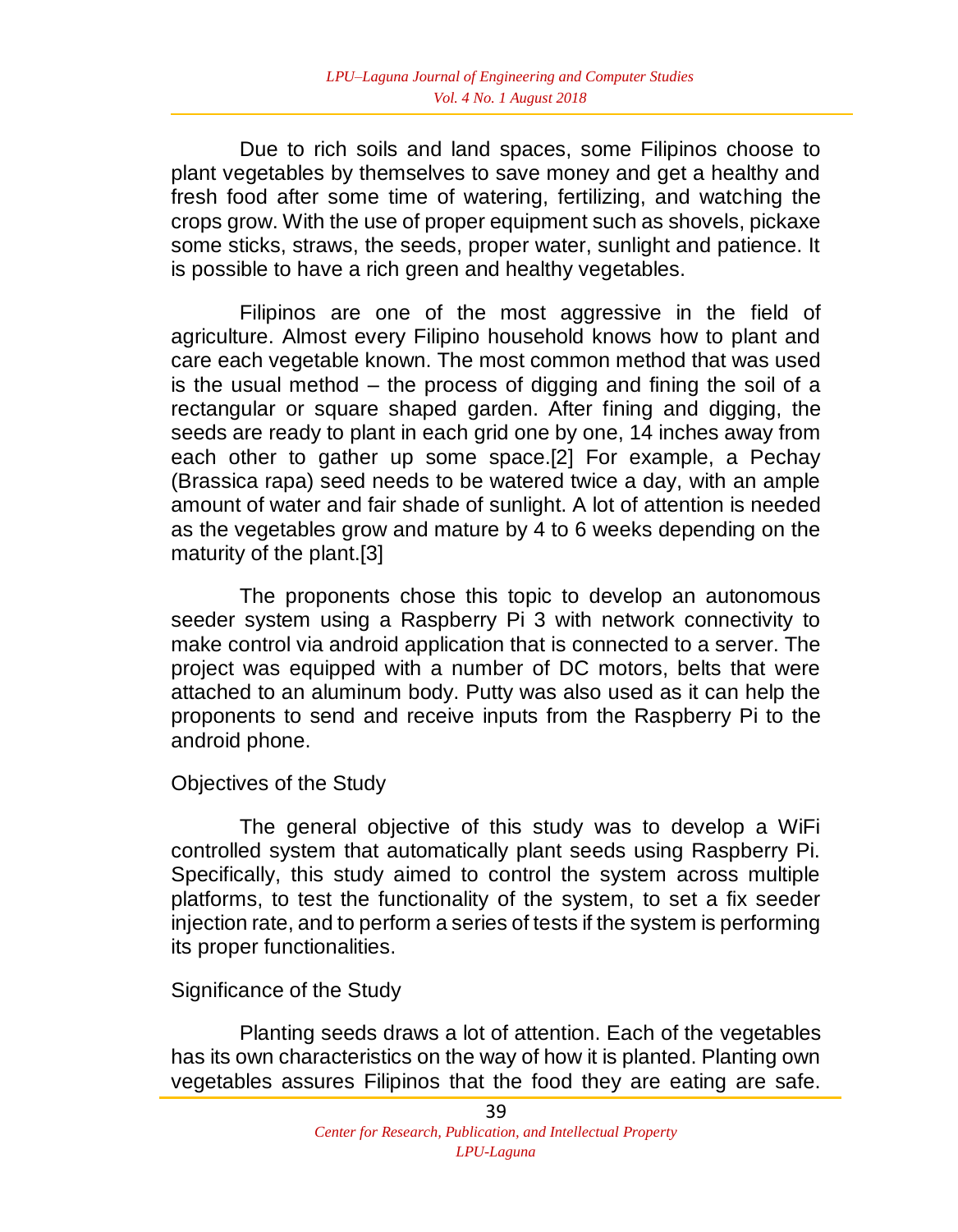Furthermore, this study aimed to assist Filipino households in planting vegetables every day. The importance of the system is to lessen the labor spent in seeding process that requires time and causes delay of tasks. The usage of Raspberry Pi was maximized because the modules, the input, and the output pins were active. In addition, Raspberry Pi was connected to the WIFI and interacted with a server compared to other microcontrollers around that needed to be connected first to a laptop before connecting to the WIFI or an Internet connection.

 The system was created through a continuous based algorithm. The seeder planted 8 different distance position per cycle. Therefore, the system performed sufficiently in terms of time consumption.

Moreover, the automated seeder system would help to avoid the possible spillage of excessive amount of seeds needed. The use of a Raspberry Pi helped the system bigtime as the microcontroller was used for Internet controlling applications that was suitable for the system compared to other microcontrollers around. The system was indeed an eco-friendly system as it used only 12v power supply to run compared to the gas-powered machineries. In terms of budget, the whole system only cost less than PHP12,000. This kind of system is rather timely in agriculture sector as our country is adapting to different Smart Farming systems. The mantle of the system is not applying only for Filipino household, but also a fragmentary help for the agriculture as whole.

### Scope and Limitations

The purpose of development of this system was to help farmers and home owners of farm for proper seed planting process, since they only use their own method.

In terms of software and hardware, it was considered in the design of the system. The use of a motors helped the movement of the system. It controlled the movement in x, y, and z axis. Also, android application, IOS, and windows were used in controlling the system automatically and manually.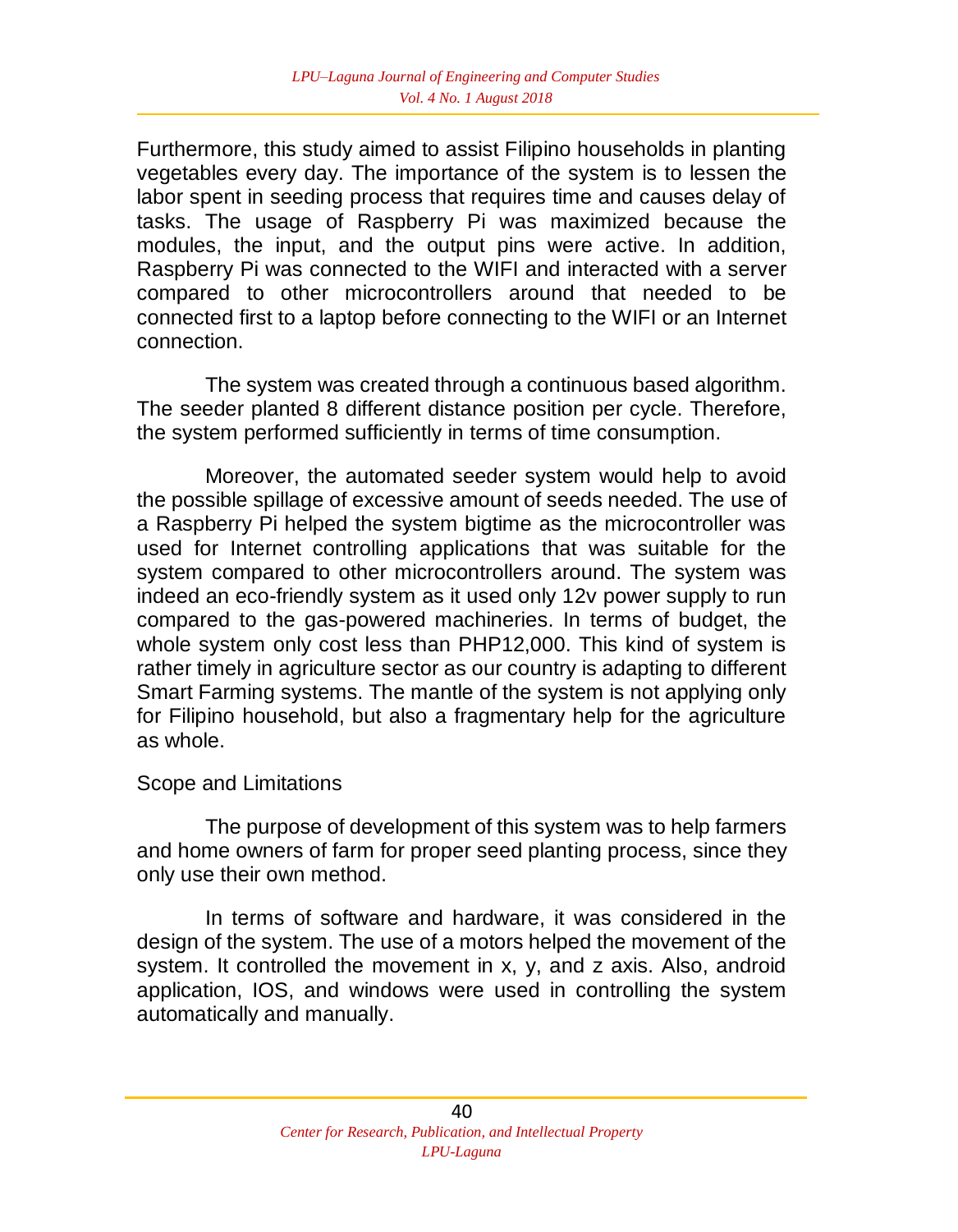The Automated Legume Seeder system using Raspberry Pi is a system that provides automated seeder and irrigation system. The scope and limitations of the study also comprised the following:

- Connection to the local host server;
- Constant supply of power;
- Fixed garden space;
- Limited only to Gumbo seeds; and
- Speed of planting.

## **REVIEW OF RELATED LITERATURE**

A study, entitled Growth performance of Pechay (Brassica rapa) in household derived composts, states that planting in household areas is possible. The Pechay seeds must be planted on a fair shaded area, watered two times a day (morning and afternoon). To get the best results, the soil must be composed of organic fertilizers to make the leaves grow larger versus a soil that has no fertilizers at all. Pechay plants are used to grow within 4 to 6 weeks. [4] While an article at FarmOn.ph indicates that Philippine vegetables will grow best in a welldrained soil mixed with plenty of compost. This article enlightens the proponents in how the soil conditions will be best for planting vegetables. In addition, seeds must sow 1/5-inch-deep with enough seedlings and spaces 14 inches between rows. [5] According to the proponents of the research study entitled GPS based navigation design for a bio inspired precision airdrop system, the design for this navigation module is for precision airdrop system. The system will be air dropping the seeds in midair and maple seed will be there test subject in dropping the seeds. In navigating in air, GPS based navigation module will help in controlling the flight and targeting the location of air drop, the proponents will be using a LabVIEW software interface to control the servo motors.[6] Another study in India, Krishi Ville – Android based solution for Indian agriculture, states that a mobile based application for farmers has been provided by the researchers to help them for farming activities. The mobile application will update agricultural commodities, weather forecast, and agriculture news update.[7] In a research study from Serbia entitled Proposal of the irrigation system using low-cost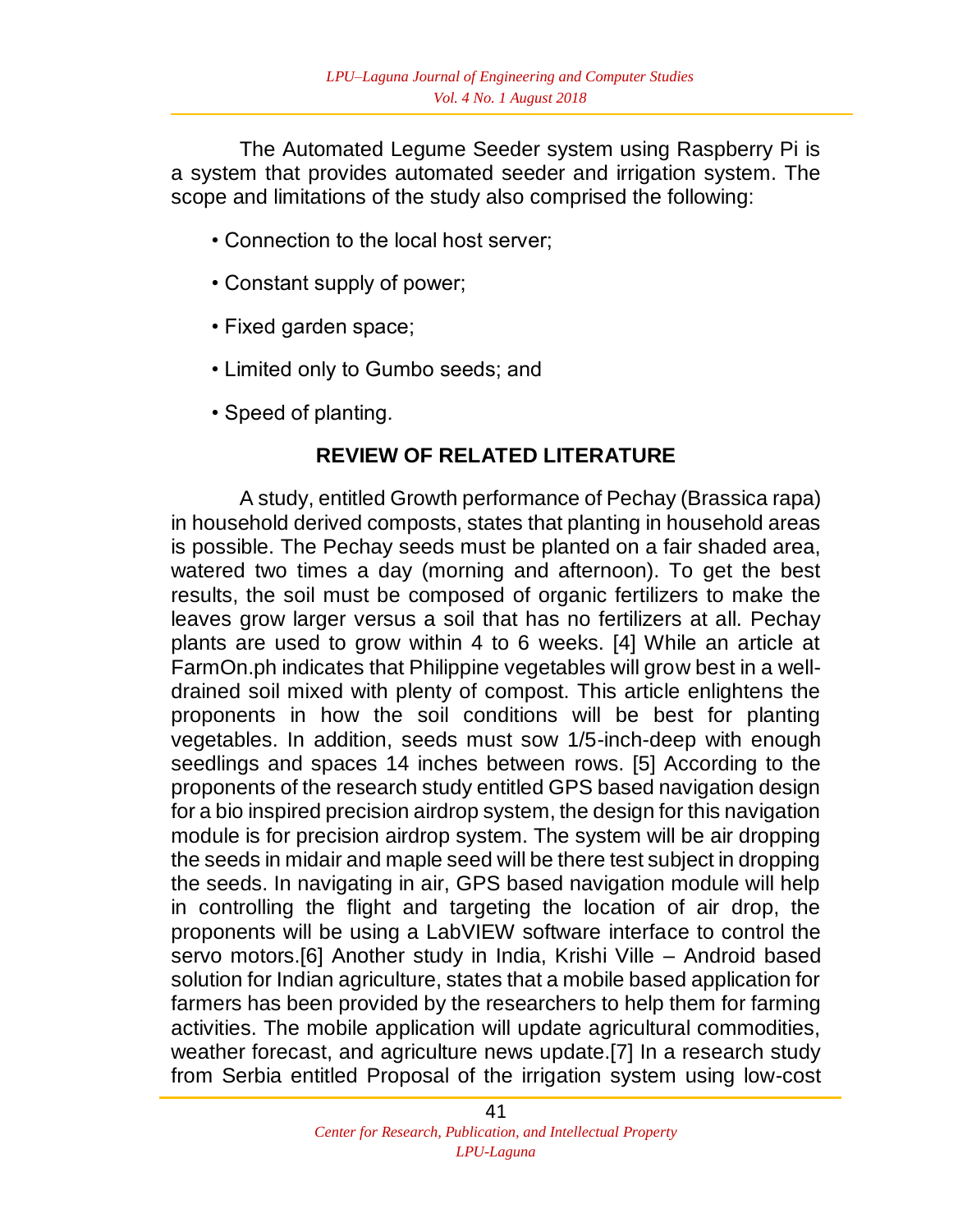Arduino system as part of a smart home, the proponents have designed an automated control and remote management irrigation system by the use of a low-cost Arduino and an android application to gain access to the system. The system is also consisting of 3 divided modules: control part, regulatory part, and server part.[8] Based on the research study entitled Gram Sandesh Transmission a web based information system for farmers, the proponents develop a system that allows the farmers to automatically monitor the flow of information in the agriculture farm. Gram Sandesh Transmission is a web based system that allows farmers to have an access to the farm, by means of iOS application, android application, messaging server, and GSM based led board.[9] In another android research entitled An Automatic Irrigation System using self-made soil moisture sensors and android app, the researchers of this study provided an android application that is based on an automatic irrigation system and made a capacitive sensor that will allow the smart phone to be connected to the raspberry pi microcontroller.[10] According to another research paper which is about A higher precision seeder control system, the system uses SCI serial port to communicate to the host computer through photoelectric encoder to measure the mechanical walking position and feedback to the DSP2407 controller. The feedback of the results will adjust the PWM signal frequency control motor speed. [11]

### **Synthesis**

Based on the gathered 20 literatures of the researchers and arranged reviews as shown in Table 1, the researchers found that this project was viable. Methodology of this previous studies have used Raspberry Pi as the main server that controlled and monitored the main system and it served as the passageway for agriculture seeding system to other devices that were connected via internet or local host area. The use of android application allowed the user to gain access to the main system. The proponents provided an application that is connected to the PHP Server that communicates to the Raspberry Pi. It allowed the user to remotely and automatically control the agriculture seeding system. Applying WIFI router allowed limited access to its system. In developing the system, several techniques and tools can be acquired to improve the farming system that was discussed and it can impact its overall performance. To improve and increase the functionality of the farming system, an intelligence in counting the seed system can be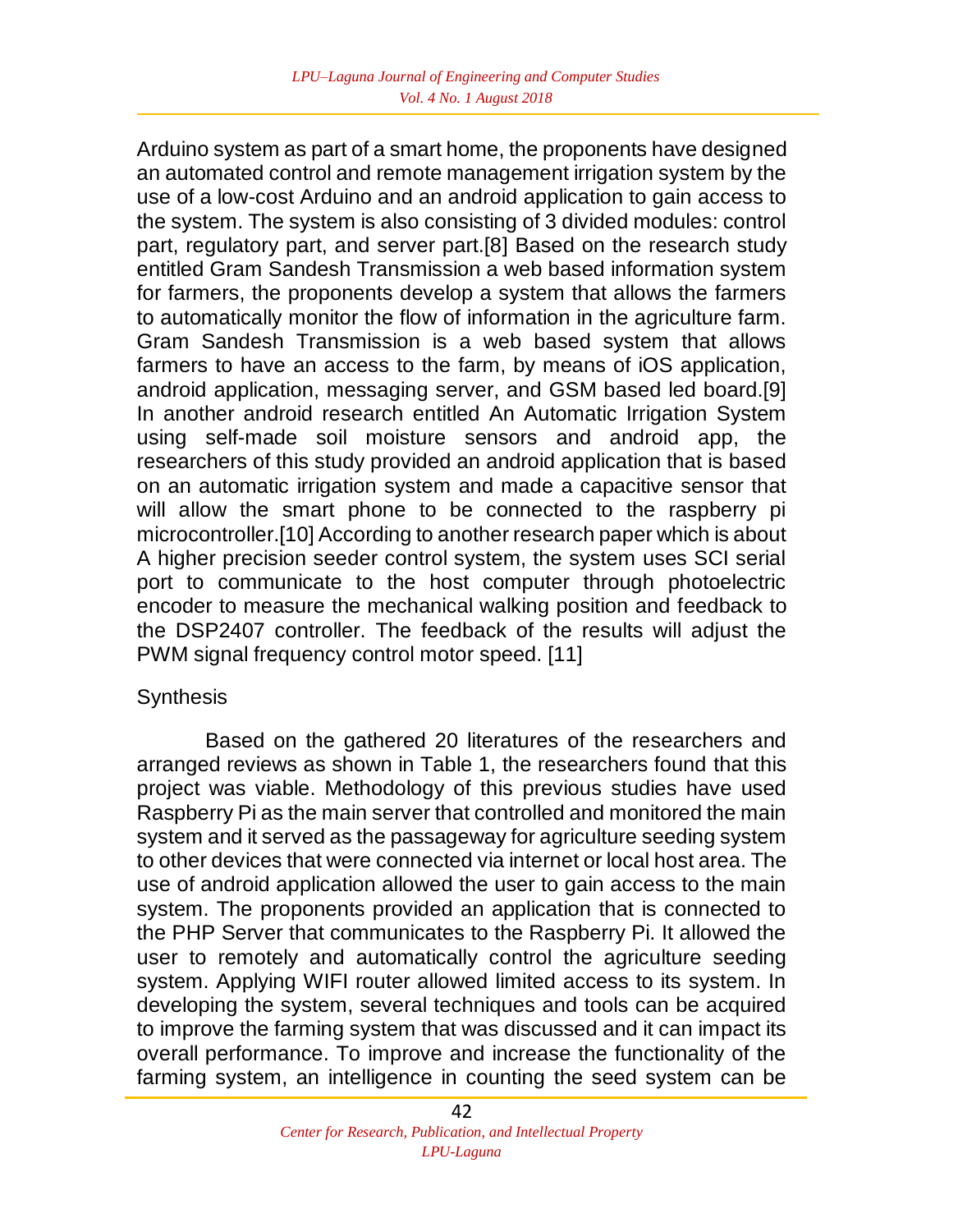added and installed to the system. This will allow the system to plant the seeds automatically and manually with various number of seeds needed, with the use of Raspberry Pi. Recommendations from the past studies were considered, thus the researchers of this study were urging to do an Automated Legume Seeder using Raspberry Pi.

Conceptual Framework





The figure above shows the methodology of the system. The hardware part used several modules compatible with the Raspberry Pi 3 that was being the main controller of this system. For the inputs, the system had to consider the commands done by the Android Application, IOS, computer command and the Putty. The android application, IOS, and computer command were responsible in sending commands to the Raspberry Pi 3 to plant the seeds.



**Figure 2**. Internal Components of the System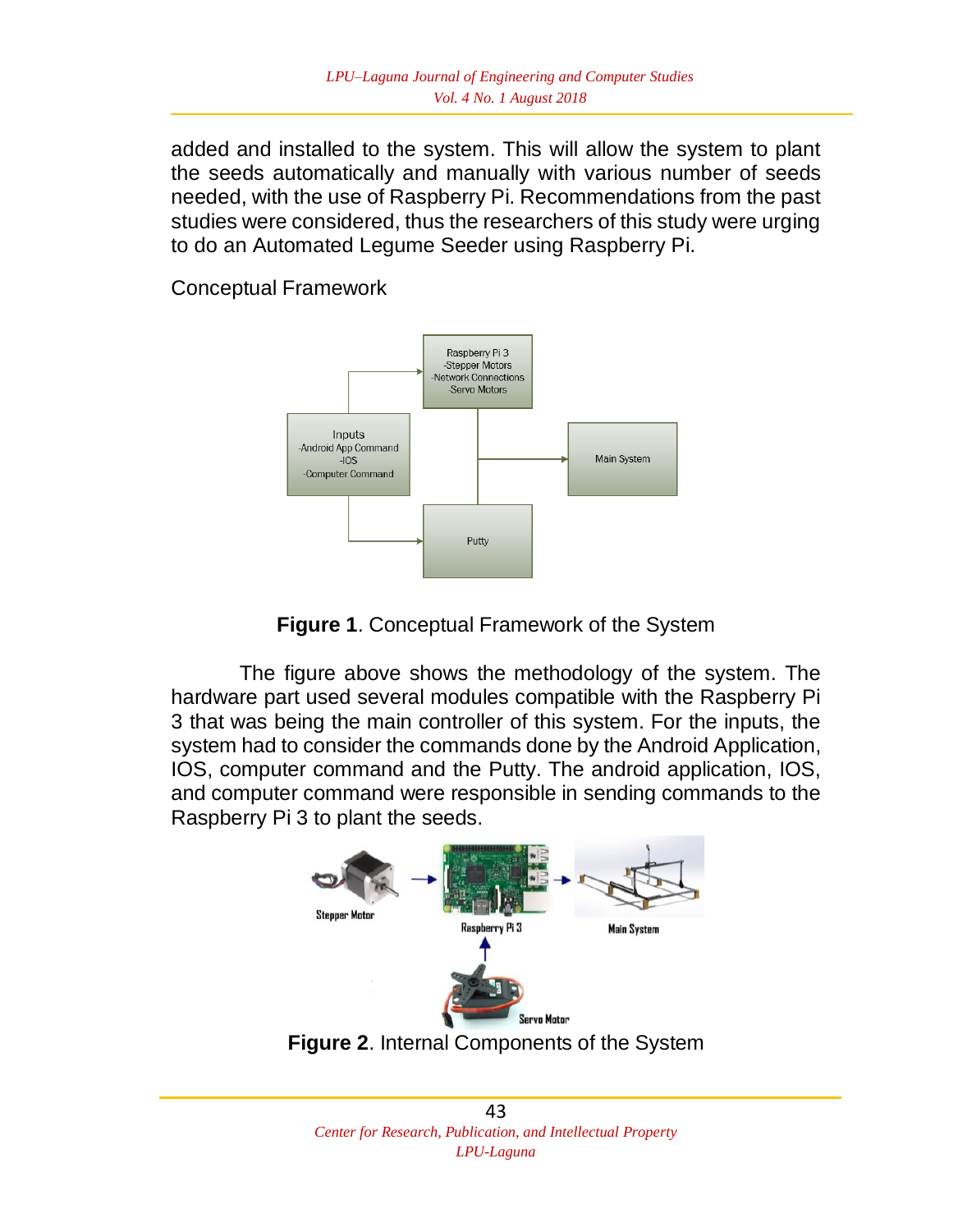Figure 2 shows that all motors were connected to the microcontroller that helped the mechanism part to move in the platform.



**Figure 3**. System Flowchart for Android, IOS, and Computer command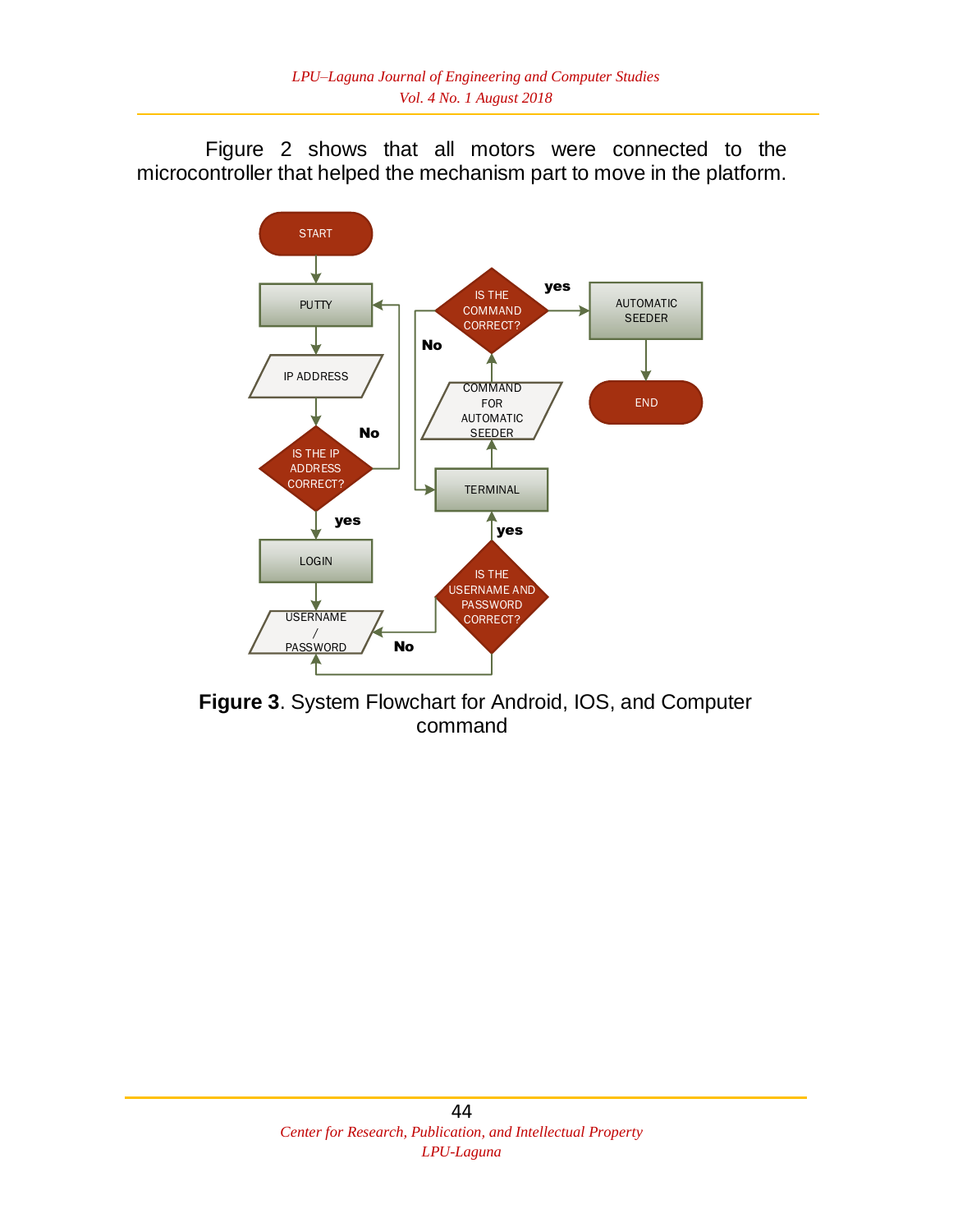

**Figure 4**. System Flowchart for Automatic Seeder System

Figure 2 and 4 show the system flowchart for the automated seeder system, for the autonomous seeder, the Raspberry Pi automatically planted seeds in eight (8) different locations of seed per one (1) cycle.

The process of the inputs was done using the Raspberry Pi 3. The stepper motors were used in the system to provide a precise positioning in a form of grid (in sq. ft.). Servo motor was used to push the seeds outside the container and injected it downward to the soil to be planted. Putty was used as a bridge between the android application and the Raspberry Pi 3; thus, controlling the system in distant was feasible, Visual representations of the conceptual framework of the system were present in figures 2 and 3. In this study, the proponents used a 4x2 sq. ft. soil compost to test the system.

 A counting algorithm was applied to the program of the system to set the needed seeds to be injected and to be planted it. Since, the needed seeds for an Okra is 4, the program was set to inject three (3) to four (4) seeds. The whole system must be connected to a local host to get the best results.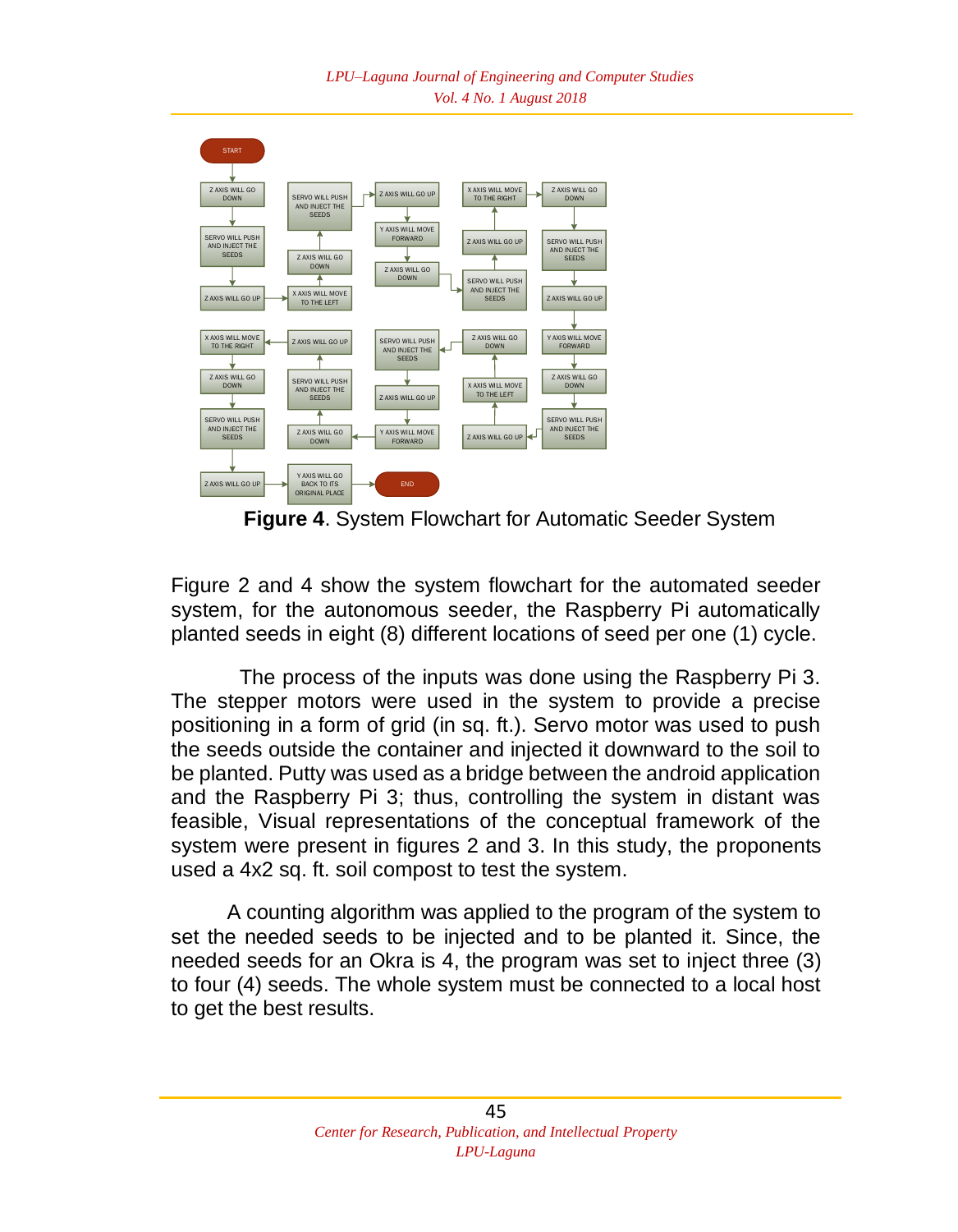# **Proposed Design**



**Figure 5**. Proposed Design of the System

The figure above shows the proposed design of the system. The Raspberry Pi 3 and its wirings were attached to the side panel of the system. Servo motors and stepper motor were attached to the main arm of the prototype. This was designed to make it look as normal as possible with etch of advanced technology.

#### **Speed Test** Trial no Time consumed per cycle of seeding the s 171 171 171 172 171 171 171 172 171 171 10 1712 Total 171.2 **\verage**  $0.350467$  Total & Average Error % Output per minute **Speed Score** 100% 0.350467 0.581395349

**Table 1**. Arranged results of Speed Test

## **RESULTS AND DISCUSSION**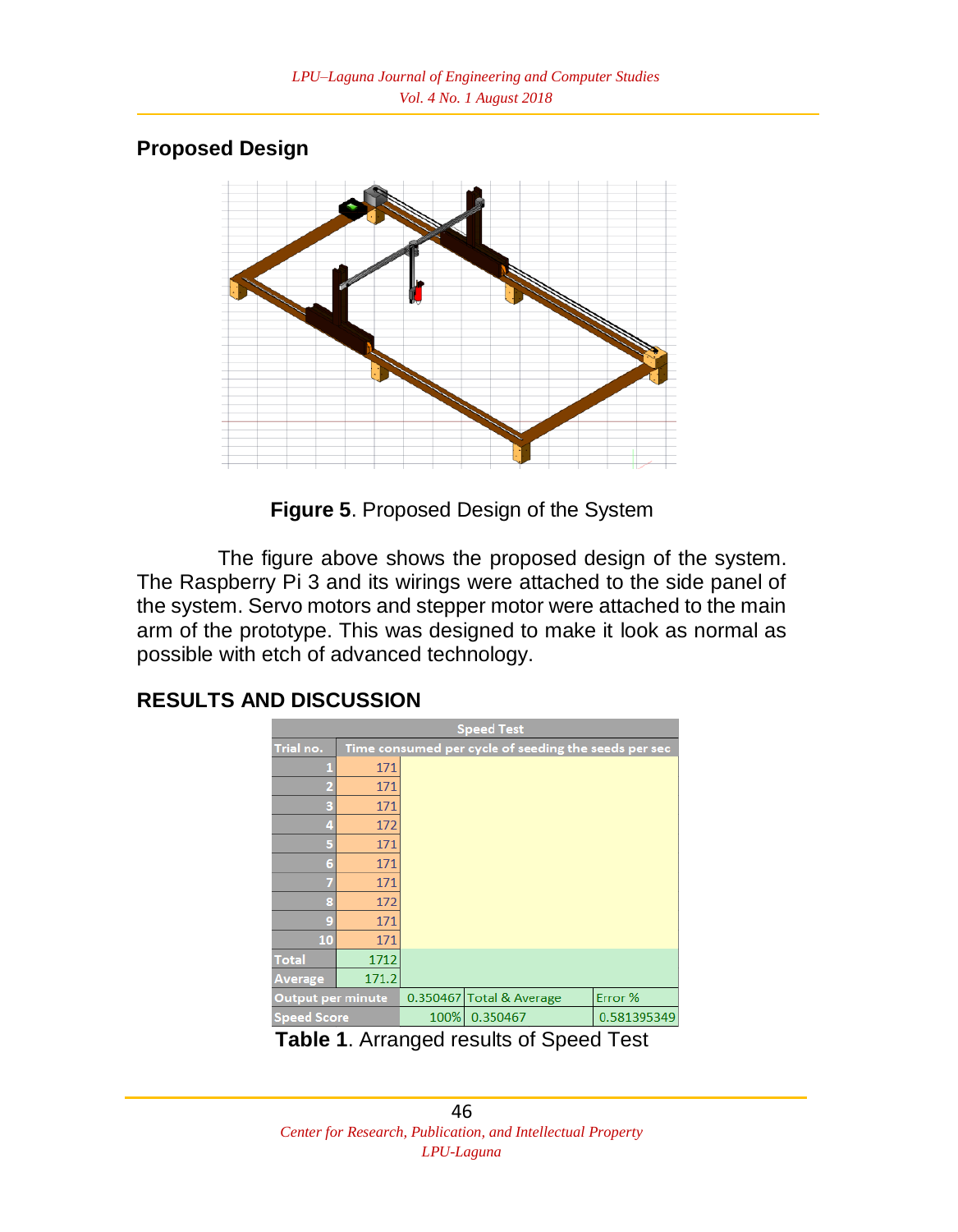Table 1 shows the results of the multiple speed testing performed by the proponents.

| <b>SEEDS PER SQUARE</b> |     |                  |                        |                |            |                |          |     |              |                  |          |          |
|-------------------------|-----|------------------|------------------------|----------------|------------|----------------|----------|-----|--------------|------------------|----------|----------|
| Trial No.               | 1st | 2nd              | 3rd                    | 4th            | <b>5th</b> | 6th            | 7th      | 8th | <b>Total</b> | Average          |          |          |
|                         |     | $\overline{a}$   | $\mathbf{A}$           | $\overline{a}$ | Δ          | 4              | Δ        |     | 32           | 4                |          |          |
| $\overline{2}$          |     | $\boldsymbol{A}$ | $\boldsymbol{\Lambda}$ | 4              | 4          | 4              |          |     | 32           | $\boldsymbol{A}$ |          |          |
| $\overline{\mathbf{3}}$ | Δ   | $\mathbf{a}$     | 4                      | $\Delta$       | Δ          | 4              | $\Delta$ |     | 32           | 4                |          |          |
| $\overline{A}$          |     | $\mathbf{A}$     | 4                      | 4              |            | 4              |          |     | 30           | 3.75             |          |          |
| 5                       |     |                  | $\overline{a}$         |                |            | $\overline{a}$ |          |     | 32           | Δ                |          |          |
| 6                       |     |                  | $\overline{A}$         |                |            | $\overline{a}$ |          |     | 32           | $\boldsymbol{A}$ |          |          |
|                         |     |                  | $\Delta$               |                |            |                |          |     | 32           |                  |          |          |
| R.                      |     |                  | 4                      |                |            |                |          |     | 33           | 4.125            |          |          |
| $\bullet$               |     |                  |                        |                |            |                |          |     | 33           | 4.125            |          |          |
| 10 <sub>1</sub>         |     |                  |                        |                |            |                |          |     | 32           |                  | 4 Error% | 3.030303 |

**Table 2**. Number of seeds per square results

Table 2 shows the results of the number of seeds per square results of the system performed by the proponents.

# **CONCLUSION**

The researchers were able to accomplish the specified objectives and multiple trials to show the overall performance of the system. With that, the objectives were accomplished because the system was able to the main task to plant okra seeds with their respective distance and positioned; multiple trials and testing of its functionality shows the accuracy of the system, and the speed in planting the seeds in a 2 by 4 feet area takes up to 2 mins and 51 seconds as shown in previous chapter; the proponents proved that the system was working and doing what it was intended to do; okra seeds were planted deep enough to the soil; and by the use of computer based system, the proponents were able to control automatically the movement of the seeder system.

With that, the researchers conclude that the project was a success with some minor errors. Of course, further research can improve and enhance the capabilities of the system.

## **RECOMMENDATIONS**

After the development of the system and completing the study, the researchers suggested to enhance the system. Since the system was only a prototype, it is very likely prone to flaws and error. For further enhancement of the system, the future researchers may look at the following areas: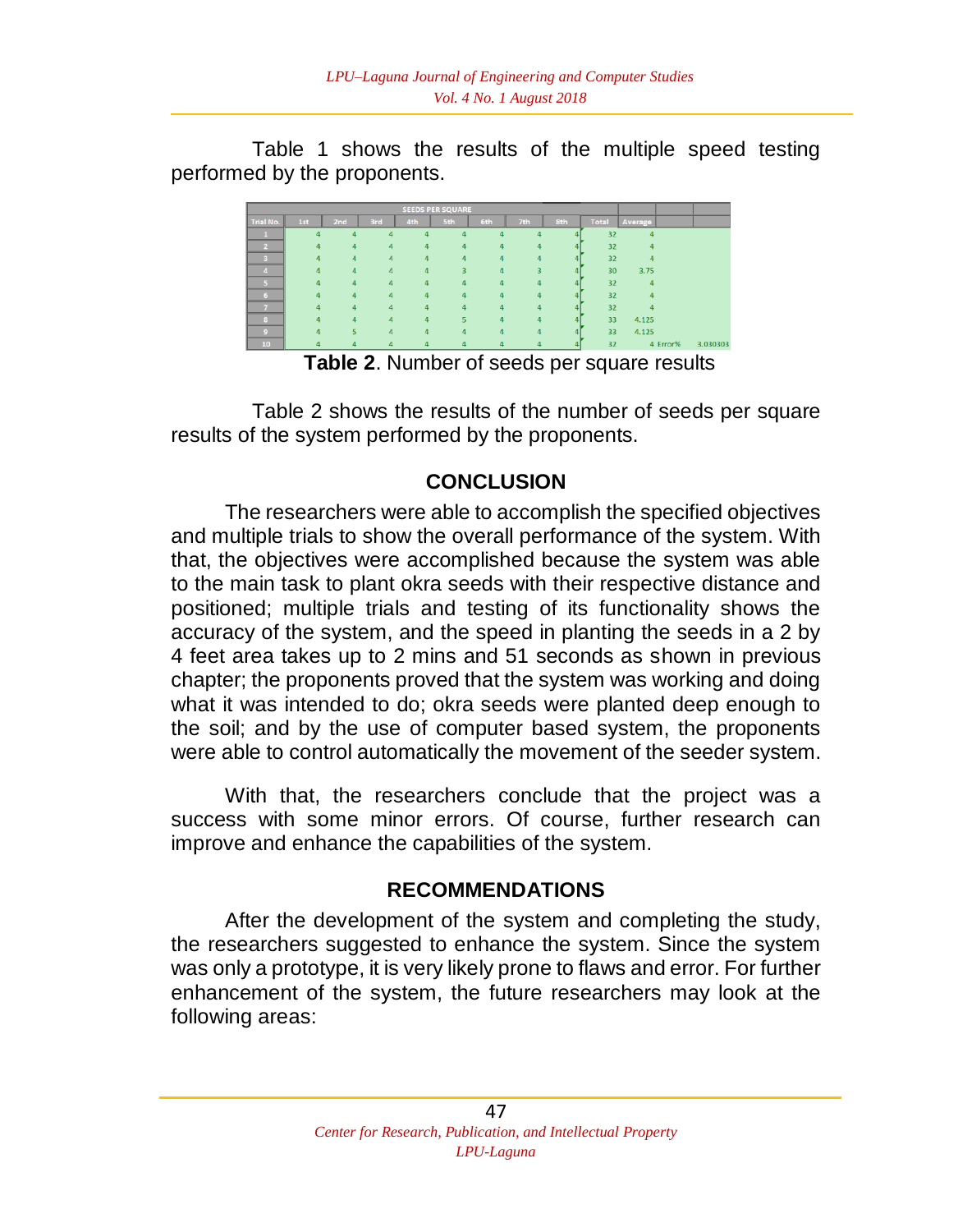- Using chains instead of belts in helping the movement of the system;
- Using of counting algorithms to attest the needed seeds in the system;
- Seeding of other vegetables seeds rather than the okra seeds;
- Stabling the movement of Y axis mechanism in the system;
- Using equipment's for the durability of the system; and
- Adding wheels to the legs of the system, for better movement of the overall system.

# **REFERENCES**

[1] [32] Philippine Statistics Authority (2017). Retrieved from https://psa.gov.ph/ppa-main. [Accessed: July 5, 2017]

[2] [Online] FarmOn (2016). Vegetable Production Guide in the Philippines. Retrieved from http://community.farmon.ph/Forum-Vegetables-and-Crops [Accessed: July 5, 2017]

[3] Philippine Statistics Authority (2015). The Philippines in Figures 2015 (Pg. 15). ISSN 1655-2539

[4] Bigno II M. Bercero. (2014). Growth performance of pechay (Brassica rapa) in household derived composts. Advances in Agriculture & Botanics- International Journal of the Bioflux Society. Volume 6, Issue 3.

[5] Pradeep Kumar. (April 2016). GPS based navigation design for a bio inspired precision air drop system. Computing, Communication and Automation (ICCCA), 2016 International Conference

[6] Manav Singhal. (March 2012). Krishi ville – Android based solution for Indian agriculture. Advanced Networks and Telecommunication Systems (ANTS), 2011 IEEE 5th International **Conference** 

[7] Stefan Koprda. (November 2015). Proposal of the irrigation using low-cost Arduino system as part of a smart a smart phone. Intelligent Systems and Informatics (SISY), 2015 IEEE 13th International Conference

[8] Parv Gupta. (December 2015). Gram Sandesh Transmission-a web based information system for farmers. Reliability, Infocom Technologies and Optimization (ICRITO) (Trends and Future Directions), 2015 the International Conference